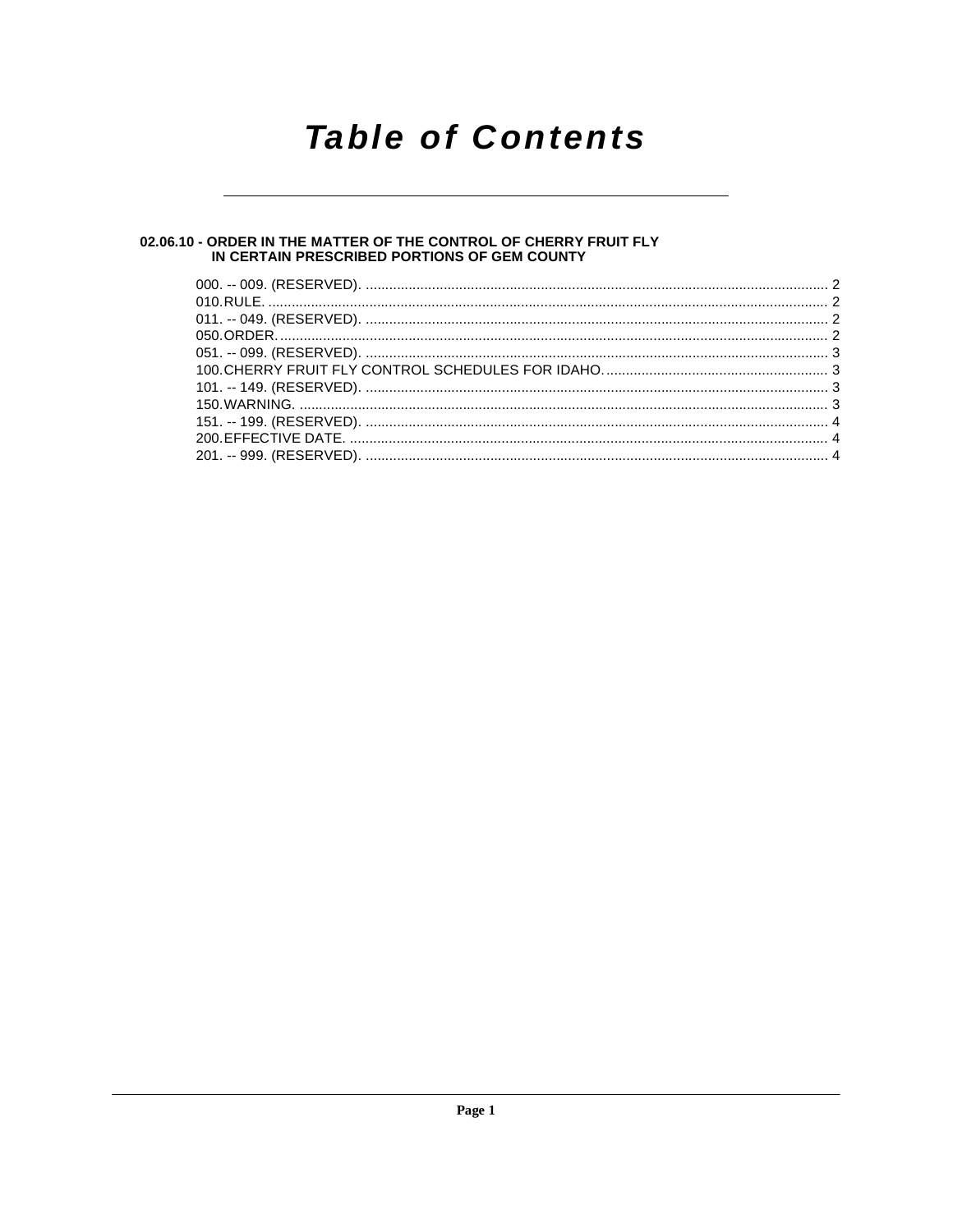#### **IDAPA 02 TITLE 06 Chapter 10**

#### **02.06.10 - ORDER IN THE MATTER OF THE CONTROL OF CHERRY FRUIT FLY IN CERTAIN PRESCRIBED PORTIONS OF GEM COUNTY**

#### <span id="page-1-1"></span><span id="page-1-0"></span>**000. -- 009. (RESERVED).**

<span id="page-1-2"></span>**010. RULE.**  Adopted April 6, 1966. (4-27-66)

#### <span id="page-1-3"></span>**011. -- 049. (RESERVED).**

#### <span id="page-1-8"></span><span id="page-1-4"></span>**050. ORDER.**

<span id="page-1-7"></span>**01. Area Covered By Order**. It is hereby ordered, and this does order, that the following described portion of Gem County, Idaho, be, and the same hereby is, designated as an area infested with cherry fruit flies, Rhagoletis cingulata and/or Rhagoletis fausta, to wit: Commencing at the corner common to Sections 4 and 5 of T. 6 N., R. 3 W. B. M. and Sections 32 and 33 of T. 7 N., R. 3 W., B. M., which corner is on the West line of Gem County, Idaho; thence South along said county line to a point which is the Southwest corner of Section 33 of T. 6 N., R. 3 W., B. M.; thence East along the South line of said Section 33 to its Southeast corner; thence North along the East line of said Section 33; and continuing North along the extension of said line to a point which is the corner common to Sections 15, 16, 22 and 23 of T. 6 N., R. 3 W., B. M.; thence East along the section line between Sections 15 and 22 of T. 6 N., R. 3 W., B. M. to a point on the division line between Ranges 2 and 3 W., T. 6 N., B. M.; thence South along the division line between the said Ranges 2 and 3 W., T. 6 N., B. M., to the East corner common to Sections 24 and 25, T. 6 N., R. 3 W., B. M.; thence East to a point which is the East corner common to Sections 19 and 30 of T. 6 N., R. 2 W., B. M.; thence South to a point which is the East corner common to Sections 30 and 31, T. 6 N., R. 2 W., B. M.; thence East along the section line between said Sections 30 and 31, extended to a point which is the East corner common to Sections 29 and 32, T. 6 N., R. 1 W., B. M.; thence North to a point which is the East corner common to Sections 20 and 29, T. 6 N., R. 1 W., B. M.; thence East to a point which is the East corner common to Sections 21 and 28, T. 6 N., R. 1 W., B. M.; thence North to a point which is the East corner common to Sections 16 and 21, T. 6 N., R. 1 W., B. M.; thence East to a point which is the East corner common to Sections 15 and 22, T. 6 N., R. 1 W., B. M.; thence North to a point which is the East corner common to Sections 8 and 10, T. 6 N., R. 1 W., B. M.; thence East to a point which is the East corner common to Sections 2 and 11, T. 6 N., R. 1 W., B. M.; thence North to a point which would be the East corner common to Sections 23 and 26, T. 7 N., R. 1 W., B. M.; thence West to a point which is the Northwest corner of Section 25, T. 7 N., R. 2 W., B. M.; thence South to a point which is the Northwest corner of Section 1, T. 6 N., R. 2 W., B. M.; thence West to the point of beginning. (4-27-66)

**02. Affected Parties**. It is further ordered that each and every person in charge or possession of any cherry tree of trees in the above described infested area of Gem County, Idaho, shall spray or cause to be sprayed at his own expense, said tree or trees at the following times during the 1966 season and each season thereafter until this order is rescinded: (4-27-66)

<span id="page-1-6"></span>a. Within four (4) days after the emergence of the first cherry fruit fly in the county; (4-27-66)

b. Approximately in ten (10) day intervals thereafter until the cherries are harvested; and (4-27-66)

<span id="page-1-5"></span>c. Within a reasonable time after the harvest of the cherries; (4-27-66)

d. The date to commence such spraying operations will be published in the Idaho Statesman and the Messenger-Index newspapers and posted by the County Commissioners. (4-27-66) Emmett Messenger-Index newspapers and posted by the County Commissioners.

**03. Additional Spraying Responsibilities**. It is further ordered that such duty to spray said cherry trees includes a similar duty to spray all parts of any type of tree within twenty (20) feet of any portion of a cherry tree. tree.  $(4-27-66)$ 

<span id="page-1-9"></span>**04. Required Spray Materials**. It is further ordered that such spraying is to be effected by the use of one of the following spray materials and methods as recommended by the Department of Entomology of the College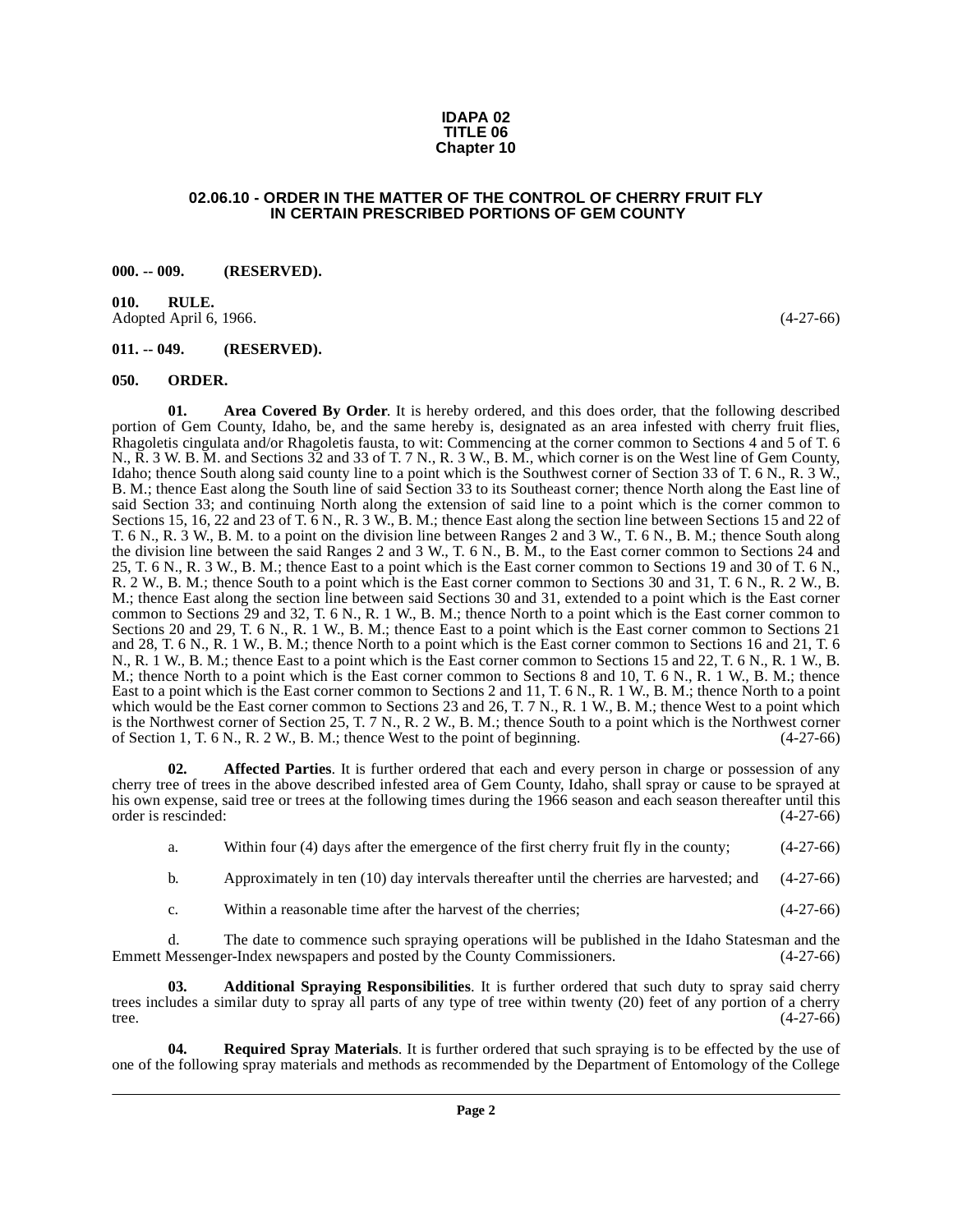of Agriculture of the University of Idaho. (4-27-66)

#### <span id="page-2-0"></span>**051. -- 099. (RESERVED).**

#### <span id="page-2-4"></span><span id="page-2-1"></span>**100. CHERRY FRUIT FLY CONTROL SCHEDULES FOR IDAHO.**

Cherry fruit fly control with chemicals is very effective if properly timed with fly emergence. Normally the first flies begin to emerge in Idaho the last of May. The most accurate timing can be obtained by using a "tangle-foot" board. Make the first application as soon as the first fly is found on a trap board. Treatment will kill the adult flies before they deposit their eggs. There is no known method of control after the eggs are laid. Trees adjacent to cherry trees, such as occurs in mixed plantings, should also be treated since the adults will rest on these trees as well as on cherry trees. There are several spray schedules available which will do an effective job of controlling the cherry fruit fly. Any one (1) of the following, if properly timed and carefully applied, will give excellent control of this insect and result in worm-free cherries.

<span id="page-2-8"></span>**01. Methoxychlor-Rotenone**. Use three (3) pounds of methoxychlor wettable powder or two (2) quarts of the two (2) pound per gallon emulsifiable concentrate in each one hundred (100) gallons of water. Apply the methoxychlor when the first flies are observed and follow at ten (10) day intervals with three (3) pounds of five percent (5%) rotenone wettable powder in one hundred (100) gallons of water until the cherries are harvested. Methoxychlor can be used up until seventeen (17) days before harvest. However, more than one (1) application of a methoxychlor wettable powder spray may leave an unsightly white residue on the fruit which is difficult to remove.

(4-27-66)

<span id="page-2-10"></span>**02. Parathion-Rotenone**. Use one (1) pound of twenty-five percent (25%) parathion wettable powder or one-half  $(1/2)$  pint of the four  $(4)$  pound emulsifiable concentrate material in one hundred  $(100)$  gallons of water up until fourteen  $(14)$  days before harvest; at that time switch to three  $(3)$  pounds of five percent  $(5%)$  rotenone powder in one hundred (100) gallons of water and continue on through harvest at seven (7) day intervals. (Do not use parathion on backyard trees or where commercial orchards are adjacent to towns. Special protective clothing must be worn by the applicator whenever parathion is used - follow the precaution on the label.) (4-27-66) the applicator whenever parathion is used - follow the precaution on the label.)

<span id="page-2-6"></span>**03. Malathion**. Use one (1) pint of five (5) pound per gallon emulsifiable concentrate in one hundred (100) gallons of water. Apply at ten (10) day intervals up until three (3) days before harvest. Malathion emulsion sprays may cause spotting of fruit in some areas. (4-27-66)

<span id="page-2-5"></span>**04. Diazinon**. Use one (1) pint of a two (2) pound per gallon emulsifiable concentrate in one hundred (100) gallons of water. Apply at ten  $(10)$  day intervals up until ten  $(10)$  days before harvest. Wettable powders of diazinon may be used. However, like other wettable powders, diazinon tends to leave heavy visible residues on the fruits. (4-27-66) fruits.  $(4-27-66)$ 

<span id="page-2-11"></span>**05.** Perthane. Use one (1) quart of four (4) pound per gallon emulsifiable concentrate in one hundred lons of water. Apply at ten (10) day intervals up until two (2) days before harvest. (4-27-66) (100) gallons of water. Apply at ten  $(10)$  day intervals up until two  $(2)$  days before harvest.

<span id="page-2-7"></span>**06.** Methoxychlor-Parathion-Perthane. For the first cover spray use two (2) pounds of fifty (50%) percent methoxychlor wettable powder in one hundred (100) gallons of water. Follow in ten (10) days with one quart of four (4) pound emulsifiable concentrate perthane or one-half (1/2) pint of four (4) pound emulsifiable concentrate parathion in one hundred (100) gallons of water. Continue applications of perthane at ten (10) day intervals up until two (2) days of harvest or continue applications of parathion at seven (7) day intervals up until fourteen (14) days of  $h$ arvest.  $(4-27-66)$ 

#### <span id="page-2-2"></span>**101. -- 149. (RESERVED).**

#### <span id="page-2-13"></span><span id="page-2-3"></span>**150. WARNING.**

**01. Parathion**. Do not use parathion on backyard trees or where commercial orchards are adjacent to towns. Special protective clothing must be worn by the applicator whenever parathion is used - follow the precautions<br>(4-27-66) on the label.  $(4-27-66)$ 

<span id="page-2-12"></span><span id="page-2-9"></span>**02. Perthane And Methoxychlor**. Applications of perthane and methoxychlor may cause an increase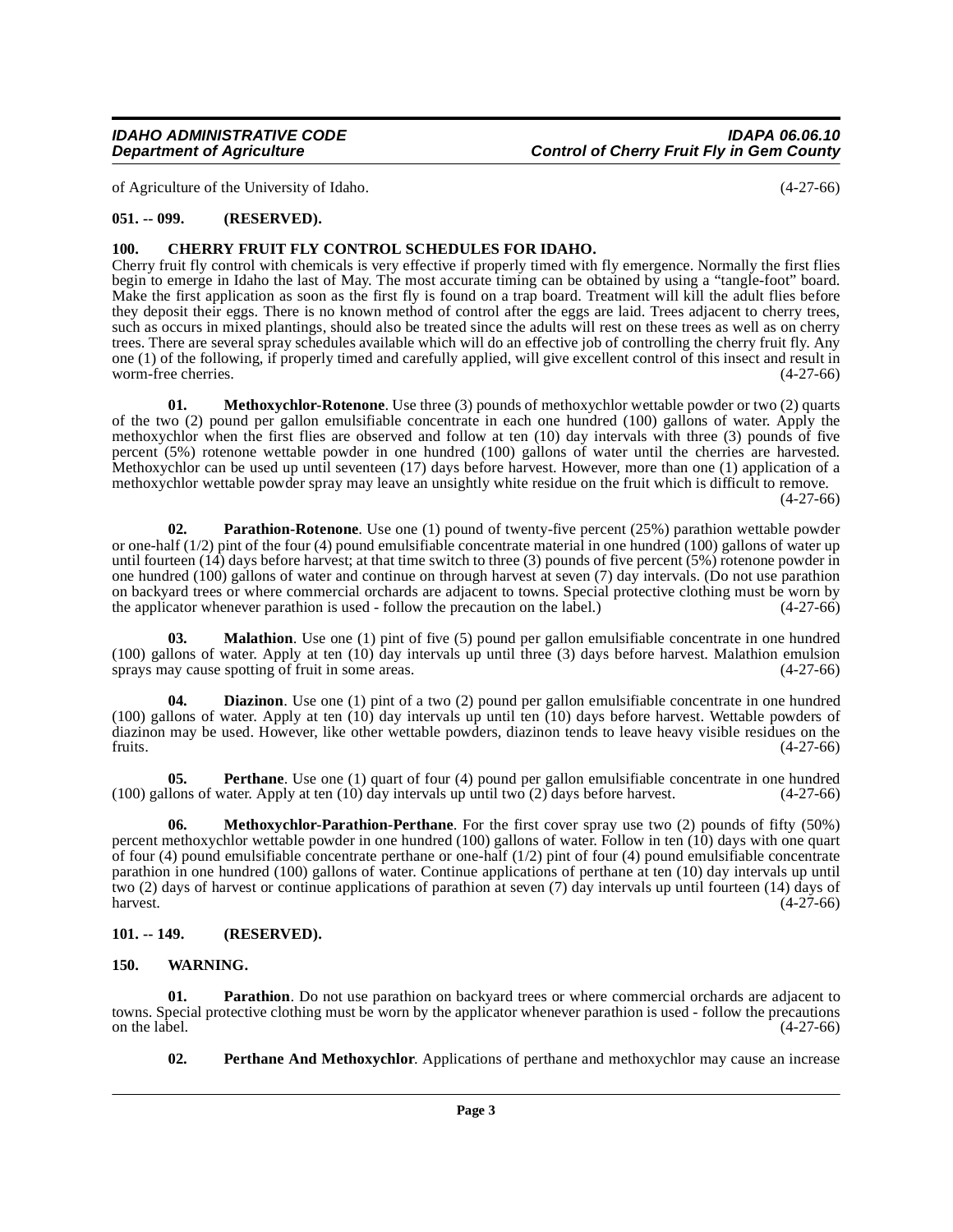#### **IDAHO ADMINISTRATIVE CODE IDAPA 06.06.10 Control of Cherry Fruit Fly in Gem County**

in mite population. Therefore, growers may wish to use a phosphate spray in one of the cover sprays to keep down mite populations. Regardless of the formula used or the schedule followed, the sprays should be complete cover applications and all parts of the trees should be thoroughly sprayed. If any of the spray applications are followed by heavy rains, they should be repeated. Interplanted trees and forage along fence rows also should be sprayed at the time cherry trees are treated. While the cherry fruit flies deposit their eggs only in cherry fruits, they often rest on various types of foliage. Spraying foliage adjacent to cherry trees is important in obtaining good control of the cherry fruit fly. Where fungicides are needed in productions of cherries, they may be added to the insecticides used for control of the cherry fruit fly. (4-27-66)

<span id="page-3-4"></span>**03. Back-Yard Spraying Near Orchards**. Where control on "backyard" trees is required or where commercial orchards are adjacent to towns, a spray of methoxychlor-rotenone, malathion, diazinon, or perthane is recommended. (4-27-66) recommended.

<span id="page-3-3"></span>**04. After Harvest**. After harvest, apply a clean-up spray of malathion, parathion, or perthane (plus a miticide). Demeton (Systox) may be used at this time at the rate of one (1) pint of two (2) pound per gallon emulsifiable concentrate in one hundred (100) gallons of water. (4-27-66) emulsifiable concentrate in one hundred  $(100)$  gallons of water.

<span id="page-3-5"></span>**05.** Failure To Spray. It is further ordered that such spraying shall be effected by appropriate public officials (in the event that the person in charge or possession of said tree or trees fails or refuses to so do), at the expense of the person in charge or possession of said tree or trees. (4-27-66)

#### <span id="page-3-0"></span>**151. -- 199. (RESERVED).**

#### <span id="page-3-1"></span>**200. EFFECTIVE DATE.**

These rules will be come effective on the 27th day of April, 1966. (4-27-66)

<span id="page-3-2"></span>**201. -- 999. (RESERVED).**